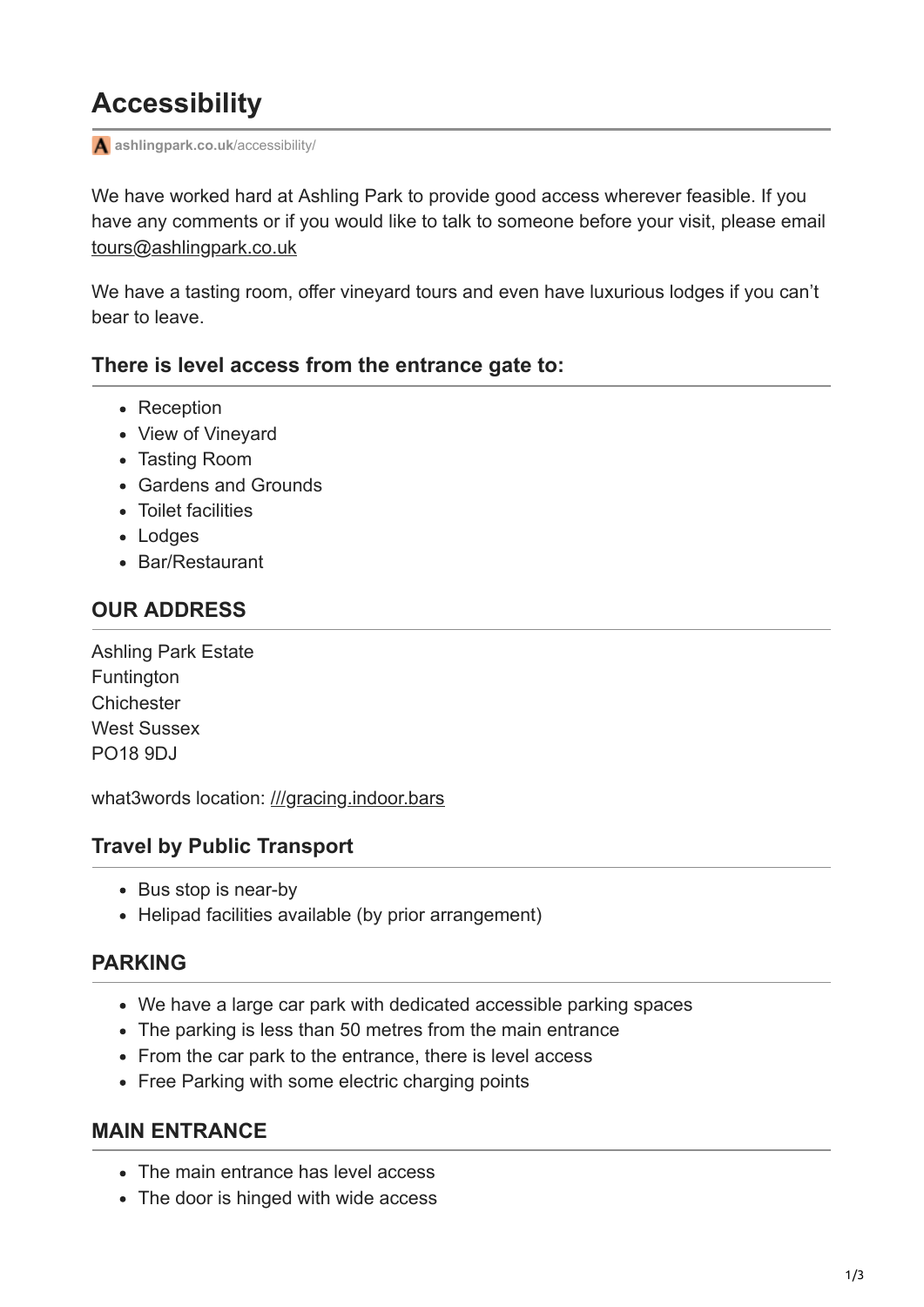# **RECEPTION**

There is level access from the main entrance to the reception desk. Please let the team member at reception know if there is anything we can do to make your visit to Ashling Park more enjoyable.

# **Cellar Door Shop**

Ashling Park wines may be purchased [online](https://www.ashlingpark.co.uk/collection/all-products/) or visitors are welcome to purchase wines from our cellar door shop which is adjacent to Reception. Please ask if you would like help with carrying wine to your car.

#### **Toilet Facilities**

There is level access to toilet facilities from both ground and first floors.

- Level access with non-slip flooring
- Grab handles
- Accessible wash hand basins
- Emergency cord system with flashing light

# **LIFT**

There is a lift from the ground floor, where the reception and cellar door shop are located, up to the tasting room on the first floor.

- We have 1 lift
- You can get a lift to all floors
- The lift buttons have raised numbers or letters
- The lift shows floor number at each floor

# **First Floor Balcony**

- Access through automatic sliding door
- Slight step down to balcony (accessible with help)
- The balcony is sheltered

# **Tasting Rooms**

Come and enjoy a flight of our award-winning English wines at our wonderful tasting rooms or perhaps a tasty lunch with friends all with stunning views of our beautiful vineyard from the first floor balcony. The tasting room is spread over two floors and all facilities are fully accessible.

We normally operate self-service orders from the bar, please let us know at reception if you need table service and we will do our best to accommodate.

- Level access to all areas
- Level access to toilet facilities